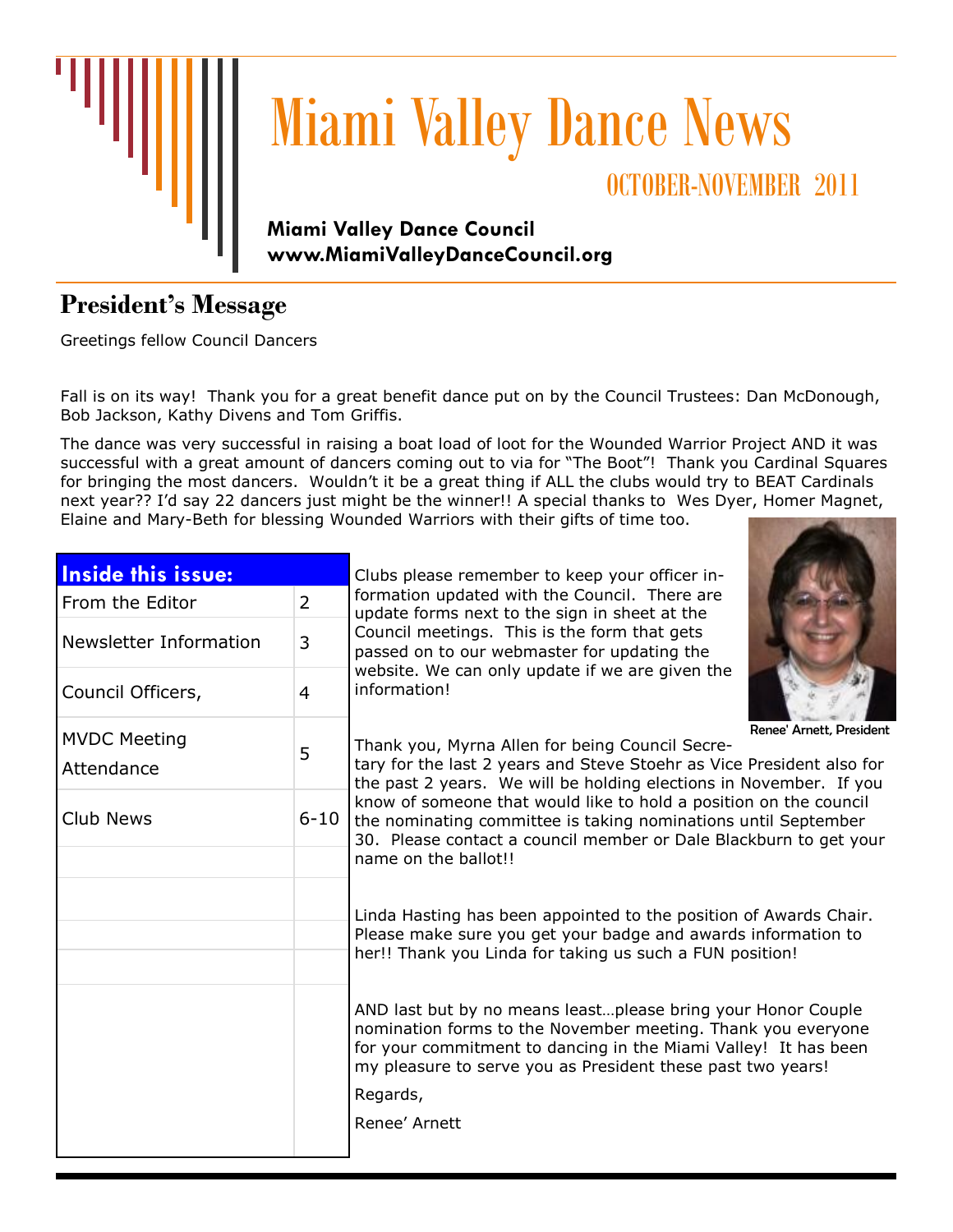# Happy Halloween Dancers



"Can I help it if I was given TWO left feet?"

## Yellow Rocks Donna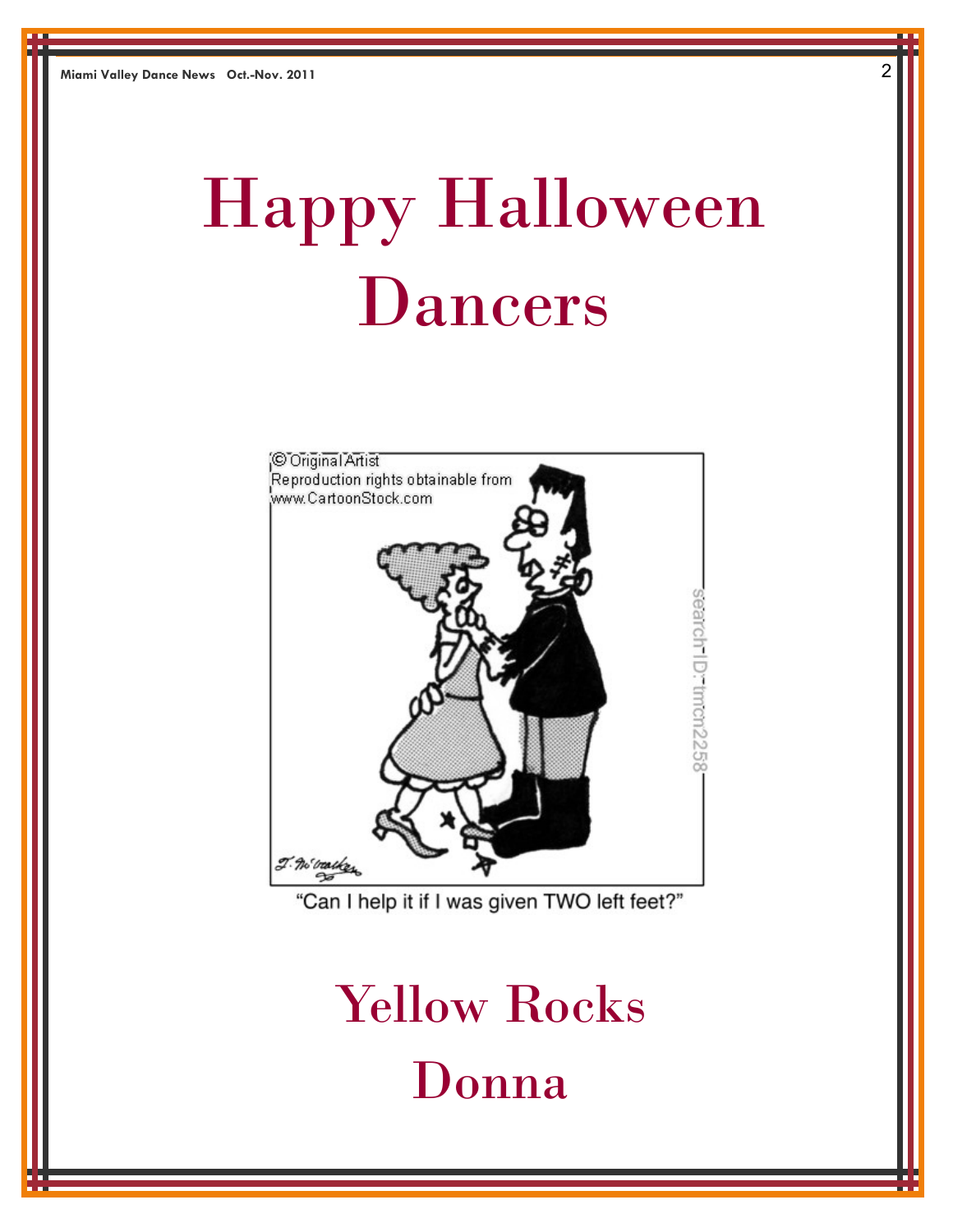### **Newsletter Information**

#### Publication

The Miami Valley Dance Council's newsletter is published bimonthly. Data submitted for publication may be condensed, modified, or omitted by discretion of the editor. We welcome reprinting of any of the articles within this publication, but please give credit to us and/or the author where identified.

#### Submission Guidelines

Please submit all information for publication electronically to e-mail address, [mvdcnews@yahoo.com.](mailto:mvdcnews@yahoo.com) Programs that data can definitely be accepted in are MS word (other than Word 2008), JPG, MS Works. We are willing to work with anyone, so please send what you have, and if it cannot be opened, we will contact you provided you include contact information. Though all news is welcome, it may not be published, may be published in part only, or may be published at a later date. News should be relevant at the time of publication. Remember that a dance that is still in the future when you submit the news may be past by the time the newsletter is published. Include news that is of interest to dancers outside of your club. Photos are welcome. **Include area codes** for all phone numbers **and zip codes** for all addresses. No more than two contacts per club, please.

#### Corrections

Though we strive for accuracy, it is possible that mistakes may pass all proofing efforts. Please submit necessary attention to errors for correction via email to [mvdcnews@yahoo.com](mailto:mvdcnews@yahoo.com) .

#### Due Dates

Submission deadline will be the same date as Council meetings, which are the second Tuesday of odd months. We will strive to have the newsletter online by the following Monday. Assuming council meetings are always the 2nd Tuesday, deadlines will be as follows:

| Deadline | Issue          |
|----------|----------------|
| Nov. 9   | Dec./Jan. 2011 |
| Jan. 11  | Feb./Mar. 2011 |
| Mar. 8   | Apr./May 2011  |
| May 10   | Jun./Jul. 2011 |
| Jul. 12  | Aug./Sep. 2011 |
| Sept. 13 | Oct./Nov. 2011 |
| Nov. 8   | Dec./Jan. 2012 |

#### Advertising

At this time advertising for special club dances and events is free for all Miami Valley Dance Council clubs. For non-clubrelated advertising, see chart. Rates subject to change.

| <b>Non-Club Related Ad Rates</b>     |         |                           |  |
|--------------------------------------|---------|---------------------------|--|
| Size relative to<br>$81/2'x11"$ page | 1 issue | $1 \, yr$<br>$(6$ issues) |  |
| <b>Business Card Size</b>            | \$5.00  | \$27.00                   |  |
| $1/8$ page                           | \$8.00  | \$36.00                   |  |
| $1/4$ page                           | \$13.00 | \$70.00                   |  |
| $1/2$ page                           | \$22.00 | \$119.00                  |  |
| Full page                            | \$40.00 | \$216.00                  |  |

Surcharge of 25% for ad requesting specific location. No ads on front cover.





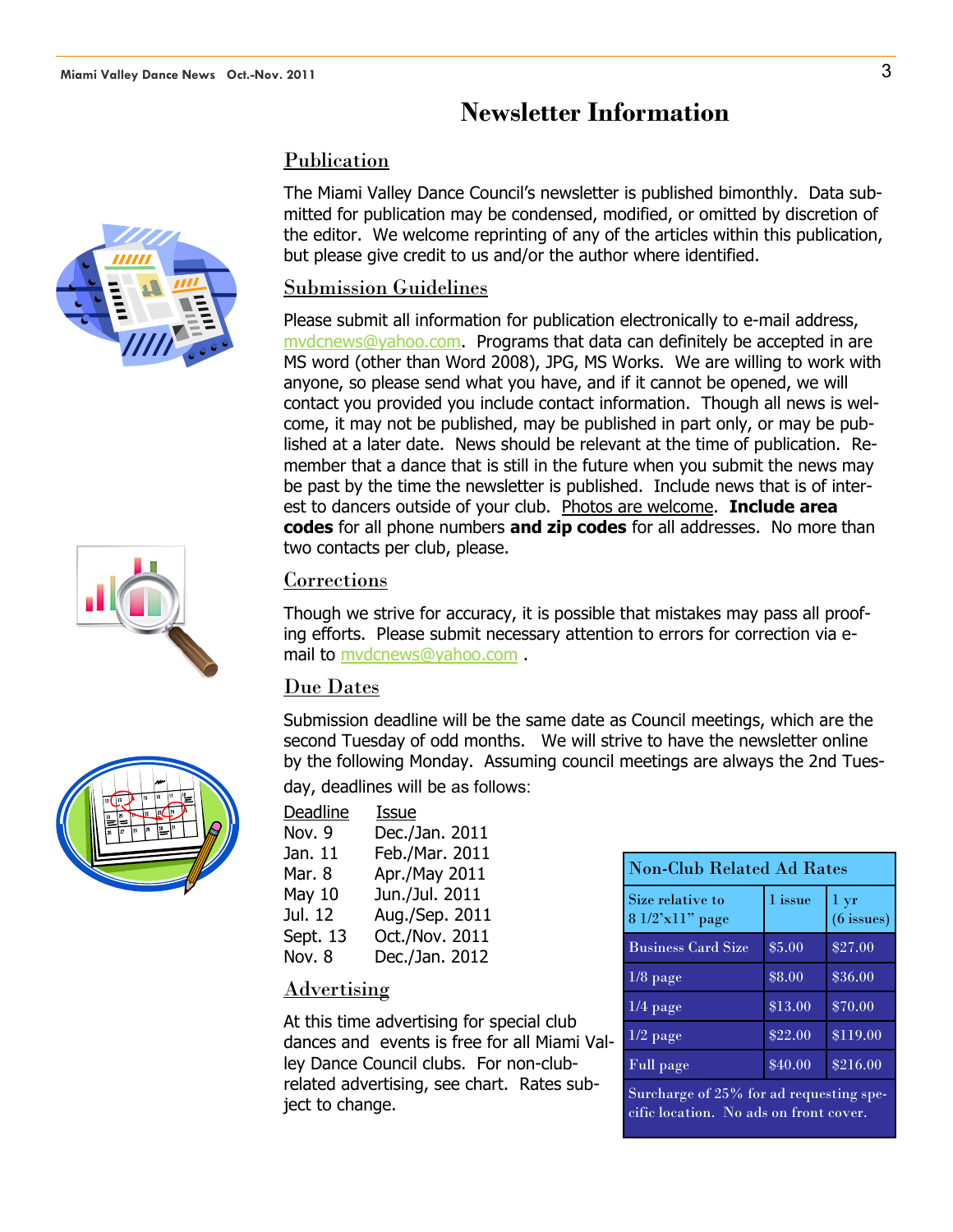**Miami Valley Dance News Oct.-Nov. 2011** 4

## **MVDC Officers, Trustees & Representatives 2011**

| <b>OFFICERS:</b> |                   |                     |          |            |
|------------------|-------------------|---------------------|----------|------------|
|                  | <b>President:</b> | <b>Renee Arnett</b> | 884-5071 | $(1$ year) |
|                  | <b>Vice-Pres:</b> | <b>Steve Stoehr</b> | 609-9680 | $(1$ year) |
|                  | Secretary:        | <b>Myrna Allen</b>  | 426-4165 | $(1$ year) |
|                  | Treasurer:        | <b>Joan Ganger</b>  | 429-2780 | $(1$ year) |

| <b>TRUSTEES:</b> | <b>Tom Griffis</b>  | 3728895  |
|------------------|---------------------|----------|
|                  | <b>Bob Jackson</b>  | 248-3614 |
|                  | <b>Kathy Divens</b> | 408-3773 |
|                  | Dan McDonough       | 323-1906 |

#### **REPRESENTATIVES:**

| <b>Caller Assn:</b> | <b>Stuart Lewis</b>      | 432-0283 |
|---------------------|--------------------------|----------|
| Awards:             | <b>Linda Hasting</b>     | 681-3489 |
| Hotline:            | Jean Aills               | 237-1168 |
| Webmaster:          | <b>Steve Hayden</b>      | 269-4635 |
| <b>MSP Support:</b> | <b>Bob DeRegnaucourt</b> | 623-2700 |
| <b>Publicity:</b>   | <b>Donna Tucker</b>      | 323-1903 |
| Historian:          | <b>Leslie Hyll</b>       | 252-0638 |
| <b>State Corp.:</b> | <b>Steve Hayden</b>      | 269-4635 |
| <b>Newsletter:</b>  | <b>Donna Tucker</b>      | 323-1903 |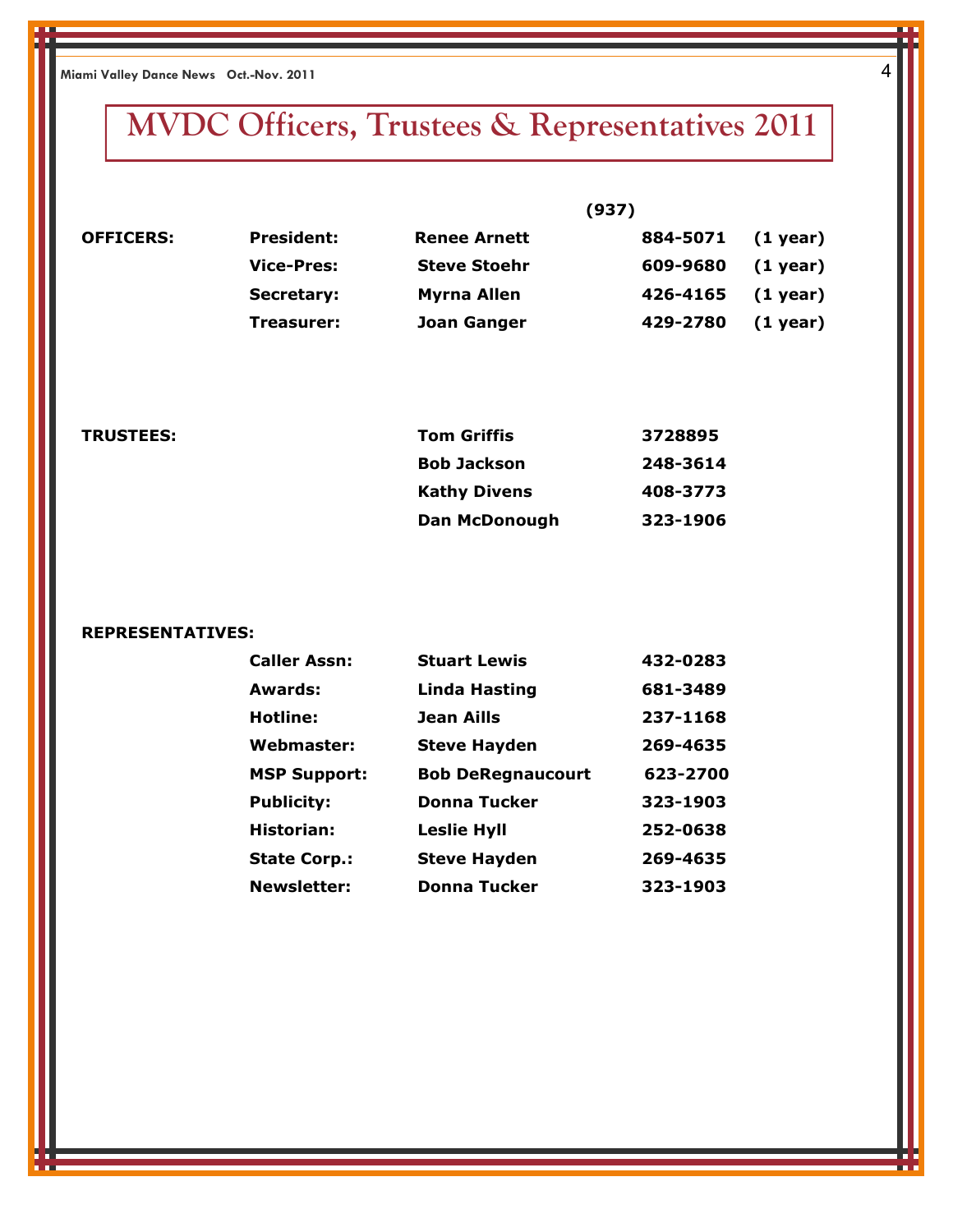## **Attendance at MVDC Meetings**

Council member clubs, per the Miami Valley Dance Council bylaws, shall provide a club representative to at least four (4) of any six (6) consecutive Council meetings.

| <b>CLUB</b>                       | $9/14/2010$ 11/9/2010 1/11/2011 |   | 3/8/2011 | 5/10/2011 | 7/12/2011 | 9/13/2011 |
|-----------------------------------|---------------------------------|---|----------|-----------|-----------|-----------|
| <b>Cardinal Squares</b>           |                                 |   |          |           |           |           |
| Cityfolk                          |                                 |   |          |           |           |           |
| <b>Clinton County Squares</b>     |                                 |   |          |           |           |           |
| <b>Concord Cloverleaf Squares</b> |                                 |   |          |           |           |           |
| <b>Country Cousins</b>            |                                 |   |          |           |           |           |
| Curli-Qs                          |                                 |   |          |           | X         |           |
| Dancetonians                      |                                 |   |          |           | X         |           |
| Dayton Ballroom Dance Club        |                                 |   |          | X         | X         |           |
| Double H Squares                  |                                 |   |          | X         | X         | х         |
| Flying Ghillies Scottish          |                                 |   |          |           |           |           |
| Gem City Squares                  |                                 |   |          |           |           |           |
| <b>Grand Squares</b>              |                                 |   |          | Χ         | X         |           |
| <b>Hi-Point See Saws</b>          |                                 |   |          |           |           |           |
| <b>Hoosier Corners</b>            |                                 |   |          |           |           |           |
| Kitty Hawk Squares                |                                 |   |          | X         | X         |           |
| Miami Valley Folk Dancers         |                                 |   |          |           |           |           |
| Miami Valley Round Dancers        |                                 |   |          |           |           | x         |
| National Carousel No. 114         |                                 |   |          | X         | X         |           |
| Rounds By Jobe                    |                                 |   |          | Χ         | X         | х         |
| <b>Stardust Ballroom Dancers</b>  |                                 |   |          |           | X         |           |
| Swinging 8s                       |                                 |   | x        | X         | X         | χ         |
| <b>Tuesday Afternoon Plus</b>     |                                 |   | Χ        | X         |           |           |
| <b>Wheeler Dealers</b>            |                                 |   |          |           |           |           |
| Whirlaways                        |                                 | X | Χ        | X         | X         | х         |
| <b>Yellow Rockers</b>             |                                 |   |          |           |           |           |
| 76 Dance Club                     |                                 |   |          |           |           |           |

#### **24 Hr. Hotline**



937-294-5511

### 24 Hr. Hotline 937-294-5511

The Hotline is available 24 hours a day and updated daily. Information will be accepted until 10 P.M. the night before a dance unless it is an "emergency", such as weather related. Providing the information as early as possible will make it easier to accommodate each and every club and dancer.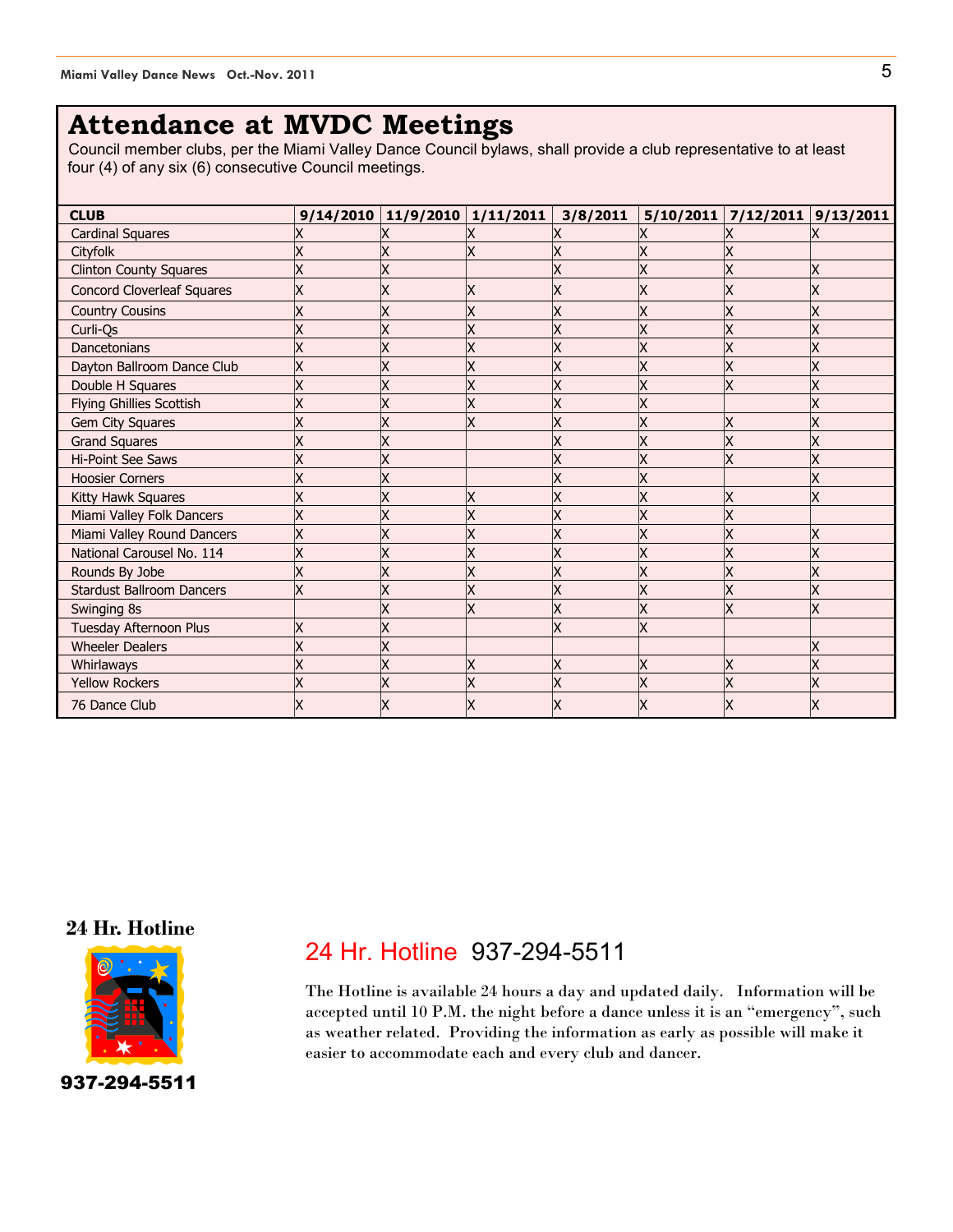## Club News

This section of the newsletter is devoted to news from the individual clubs in our dance council. Clubs may send their information in by newsletter deadline to be included. Though all news is welcome, it may not be published, may be published in part only, or may be published at a later date. News should be relevant at the time of publication. Remember that a dance that is still in the future when you submit the news may be past by the time the newsletter is published. Include news that is of interest to dancers outside of your club. Photos are welcome. Please **include area codes** for all phone numbers **and zip codes** for all addresses.

Most of the club names in this section are hyperlinks to the clubs' websites or to their information in the Miami Valley Dance Council's website.



#### **[Cardinal Squares](http://miamivalleydancecouncil.org/clubs/cardinal.htm)**:

The Cardinal Squares dance the 2nd Friday of the month from 8:00 to 10:30 at the Springfield-Clark Career Technology Center, 1901 Selma Road, Springfield, 45505

| October 2  |            | Octoberfest (special dance) at the Michael Solloman Pavillion from<br>2:00 to 5:00 Caller: Jerry Helt Cuer: Gay Chavalier<br>Lots of beer and brats (rootbeer, that is!) |
|------------|------------|--------------------------------------------------------------------------------------------------------------------------------------------------------------------------|
| October 14 | Home Dance | 8:00 to 10:30                                                                                                                                                            |

- Caller: Jimmy Robison Lines: Rose Winkler
- November 11 Home Dance (High/Low) 8:00-10:30 w/early rounds at 7:30 Veterans' Day Dance (all veterans get in free!) Thank You! Caller: Homer Magnet Cuer: Elaine Wintrow

#### **[Cityfolk](http://www.cityfolk.org/socialDance.htm)**

#### **[Clinton County Country Squares](http://www.miamivalleydancecouncil.org/clubs/clintonCounty.htm)**

Clinton County dances the 1st, 3rd, and 5th Thursday's at the Senior Center, 717 N. Nelson Avenue in Wilmington from 7:30 p.m. to 10:00 p.m. Ken Roberts is the club caller and Instructor for the Beginning Dances. Raids and Retrievals are welcome.

Beginning dances are underway and held every Tuesday from 7-9 p.m. at the Senior Center.

If you like music, you'll love Ken Roberts' "All Singing Calls" dances on the 5th Thursdays. The next scheduled "All singing Calls" dances are September 29th, 2011 and March 29th, 2012.

Plan to come to the Michael Solomon Pavilion on October 22, 2011 for our Halloween Dance Special with Nick Hartley, caller and Betty Hamilton, cuer. Costumes are welcome!!!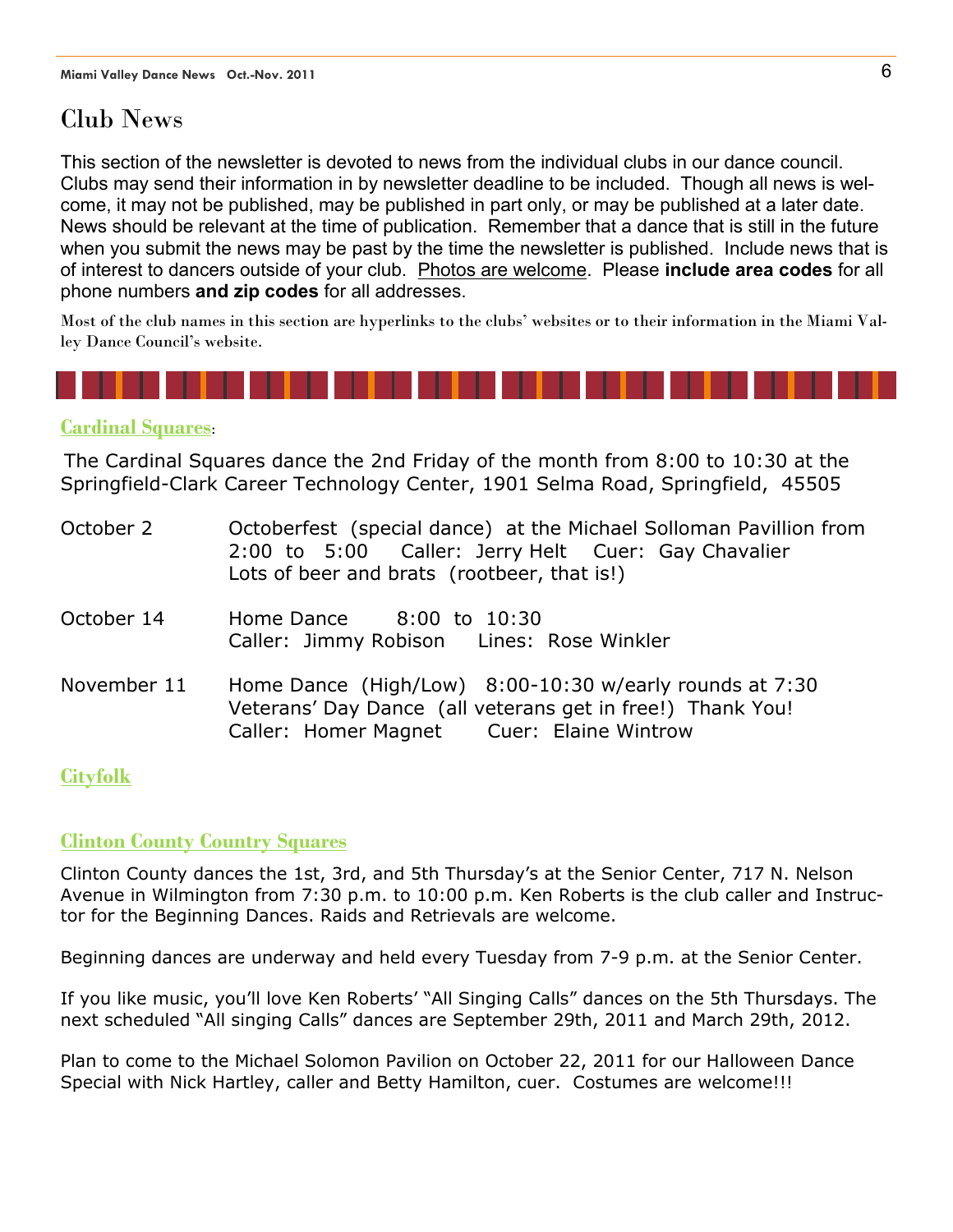Callers for October and November:

| October 6   | Ken Roberts, Caller Jerry Doughman, lines           |
|-------------|-----------------------------------------------------|
| October 22  | Halloween Special Dance Michael Solomon Pavilion    |
|             | 7-10 p.m. Nick Hartley, caller Betty Hamilton, cuer |
| November 3  | Ken Roberts, caller Jerry Doughman, lines           |
| November 17 | Homer Magnet, caller Jerry Doughman, lines          |
| December 1  | Gary Kincade, caller Jerry Doughman, lines          |

#### **[Concord Cloverleaf Squares](http://www.miamivalleydancecouncil.org/clubs/cloverleaf.htm)**

#### **[Country Cousins](http://www.miamivalleydancecouncil.org/clubs/countryCousins.htm)**

We will not be dancing in the months of January and February, 2011 due to low attendance during the winter months. We will start back up Monday, March 14, 2011.

#### **[Curli Qs](http://www.miamivalleydancecouncil.org/clubs/curliQ.htm)**

**Dancetonians** 

#### **[Dayton Ballroom Dance Club](http://www.daytonballroom.org/)**

#### **[Double H Squares](http://www.miamivalleydancecouncil.org/clubs/doubleH.htm)**

Double H invites you to come dance with us at Sulphur Grove United Methodist Church. Call Rose Winkler – (937) 233-6247 to schedule a raid or retrieval. General Dance Format: 1st, 3rd, 5th Friday 7:30- 10:00 p.m. –All dances alternate and Mainstream/Plus, Rounds & Lines per schedule Sulphur Grove Church Activity Center 7505 Taylorsville Rd, Huber Heights, OH Our New officers for May 1, 2011-April 30-2012 are: President- Larry & Pam Byrd 937-235-2704 Psb07@earthlink.net Vice President- Janet & Henry Jones 937-339-2955 Hiones34@woh.rr.com Secretary– Pat Black/Bob Peyton 937-667-8282 Treasurer– Richard & Marge Risner 937-864-7233 rrisner1@woh.rr.com Directors- Dick & Rose Winkler 937-233-6247 rwinkliers@att.net John & Billie Patten 937-339-2487 bpatten@woh.rr.com David McLaine/Linda Clark 937-506-8273 Raids/Retrievals—Rose Winkler 233-6247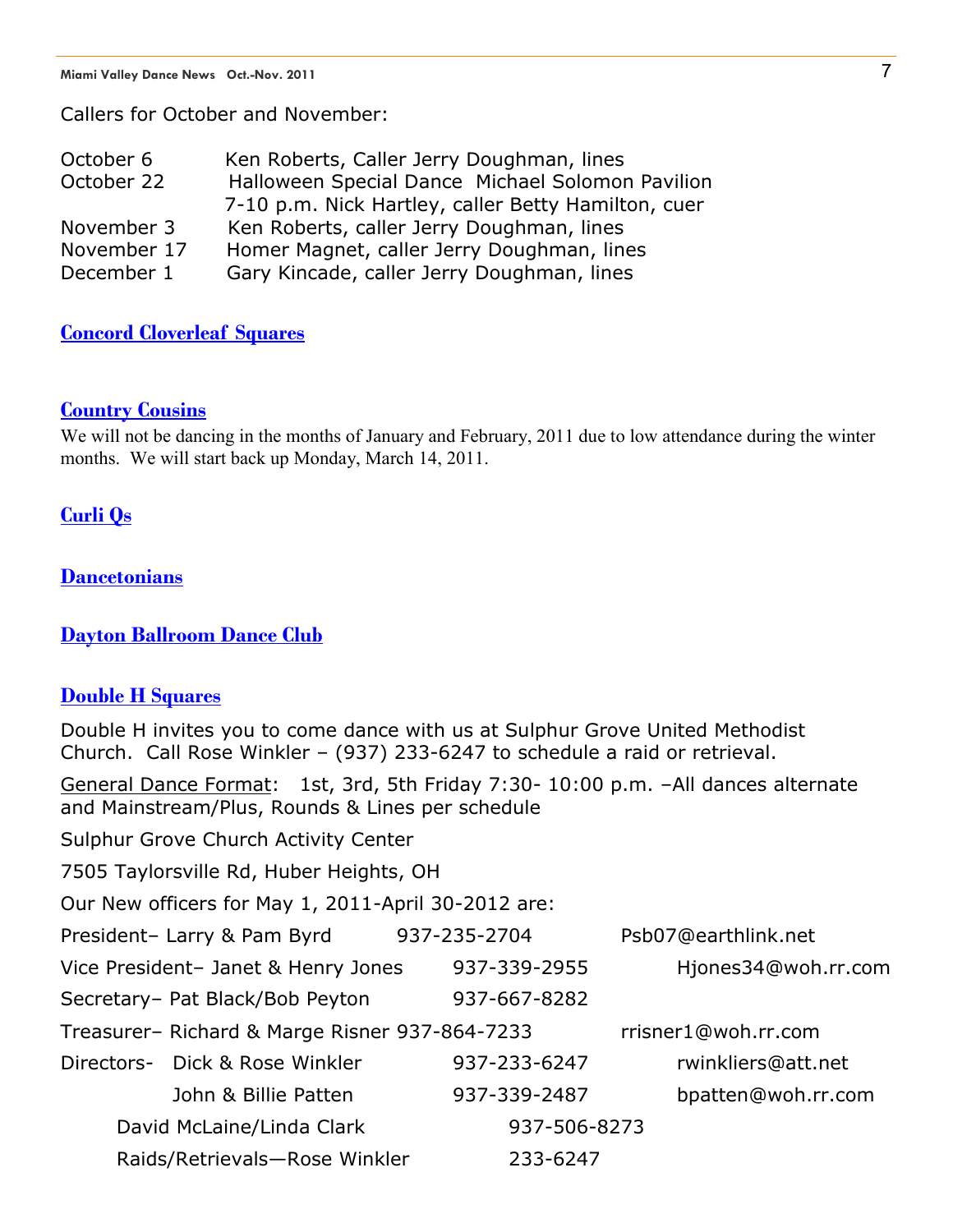Council Reps—Tom & Mary Mantia 937-233-3632 doilymom@yahoo.com Double H Website www.Doubleh13.tripod.com October 2011 7 Caller: Tom Strickland Cuer: Elaine Wintrow 21 SPOOKY HOLLOW DANCE - COSTUMES - PRIZES Caller: Gary Kincade Lines w/Rose Winkler NOVEMBER 2011 4 HAT DANCE Caller: Jason Raleigh Cuer: Elaine Wintrow 18 Caller: Tom Reinhardt Lines w/Rose Winkler DECEMBER 2011 2 NO DANCE …..FACILITY IN USE BY CHURCH 16 CHRISTMAS DANCE Caller: Dick Winkler Cuer: Elaine Wintrow

**30** EARLY NEW YEAR'S DANCE Caller: Jerry Helt Lines w/Rose Winkler

#### **[Flying Ghillies Scottish Country Dancers](http://www.miamivalleydancecouncil.org/clubs/flying.htm)**

#### **Gem City**

#### **Gem City normally dances on the First and Third Saturday of the month (except for major Holidays) at the Pavilion at 7:30 – 10:00 p.m. with early Rounds from 7:00 – 7:30 p.m. Ken Roberts and Stuart Lewis are the Club Caller/Cuer with special guest Callers and Cuers scheduled periodically.**

Special highlights for Oct-Dec period include on October 1, we have guest caller, Tom Strickland; and on November 19, we have guest caller Homer Magnet. Complete details on Gem City Squares people and programs can be viewed at www.GemCitySquares.org or by calling 937-429-3053.

| Oct 1, 2011 (Sat)  | Club Dance               | Tom Strickland / Stuart<br>Lewis |
|--------------------|--------------------------|----------------------------------|
| Oct 15, 2011 (Sat) | Club Halloween Dance     | Ken Roberts / Stuart Lewis       |
| Nov 5, 2011 (Sat)  | Club Dance               | Ken Roberts / Stuart Lewis       |
| Nov 19, 2011 (Sat) | Club Dance               | Homer Magnet / Stuart<br>Lewis   |
| Dec 3, 2011 (Sat)  | H/L Club Dance           | Ken Roberts / Stuart Lewis       |
| Dec 17, 2011 (Sat) | H/L Club Christmas Dance | Ken Roberts / Stuart Lewis       |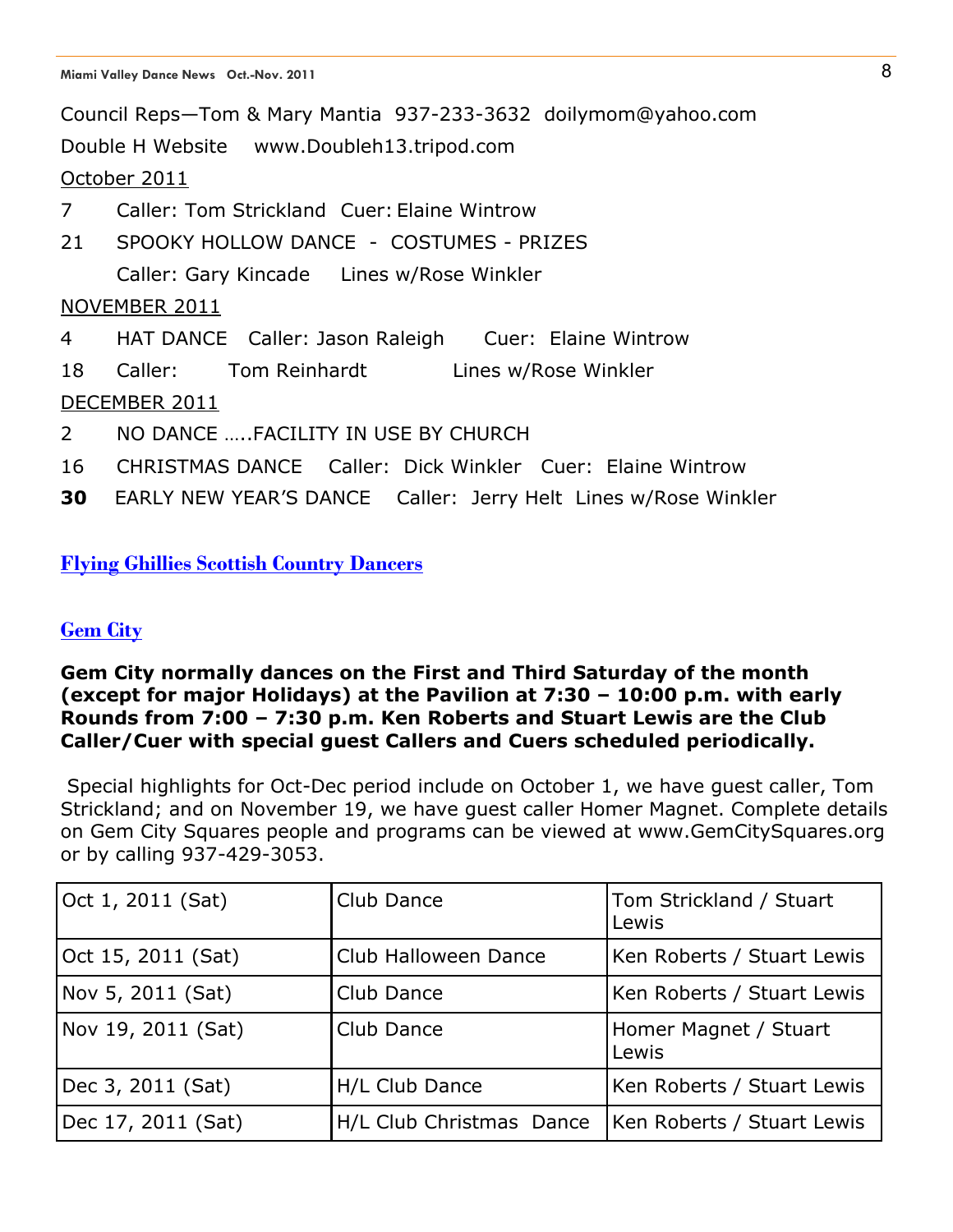#### **[Grand Squares](http://miamivalleydancecouncil.org/clubs/grandSquares.htm)**

**[High Point See Saws](http://miamivalleydancecouncil.org/clubs/Hi-Point.htm)**

**[Hoosier Corners](http://www.sharpsites.net/hoosiercorners/index.html)**

#### **[Kitty Hawks](http://www.miamivalleydancecouncil.org/clubs/kittyhawk.htm)**

Kitty Hawk's dance on the  $1^{st}$ ,  $3^{rd}$ , and  $5^{th}$  Fridays of the Month. Our club dances are held from 8-10:30 PM and watch for pre rounds that start at 7:30, all dances are Hi-Lo. We dance at Good Shepherd Church, 901 E. Stroop, Kettering, Ohio 45429.

We look forward to your visits and for more raid/retrieval information contact Tim and Patty Dunn at 937-788-2405 or check out our new website at http://Kittyhawksquaredance-club.com

**[Miami Valley Folk Dancers](http://www.miamivalleydancecouncil.org/clubs/folk.htm)**

#### **[Miami Valley Round Dancers](http://miamivalleydancecouncil.org/clubs/round.htm)**

#### **ICBDA CAROUSEL #114 (formerly National Carousel Club #114)**

Stuart Lewis, Fay Samborsky, Leaders

6PM -9PM every Wednesday. M.S. Pavilion

Workshop 9:30 to Noon – third Saturday per month Phase IV, V, VI

Our club continued to dance throughout the hot summer, dancing on one night in August when the temperature hit 95 degrees. Of course, we requested all slow dances from Stuart, and Fay and Stuart and Fay postponed the teach dance until the weather was more cooperative.

Our club appreciates the posted Pavilion Calendar schedule on the bulletin board and wishes to thank the Pavilion scheduler for her quick response to our bookings/ cancellations and questions.

Stuart and Fay continue to fill in for the Jobe's during their absence; and at the time of this writing, Stuart and Fay will be cueing/teaching at all the Jobe's schedule Monday and Sunday sessions through October.

Our dancers continue to learn the teaches presented at the July ICBDA Convention in Florida, as well as the dances presented at the August Round-A-Rama week at Purdue University, West Lafayette, IN.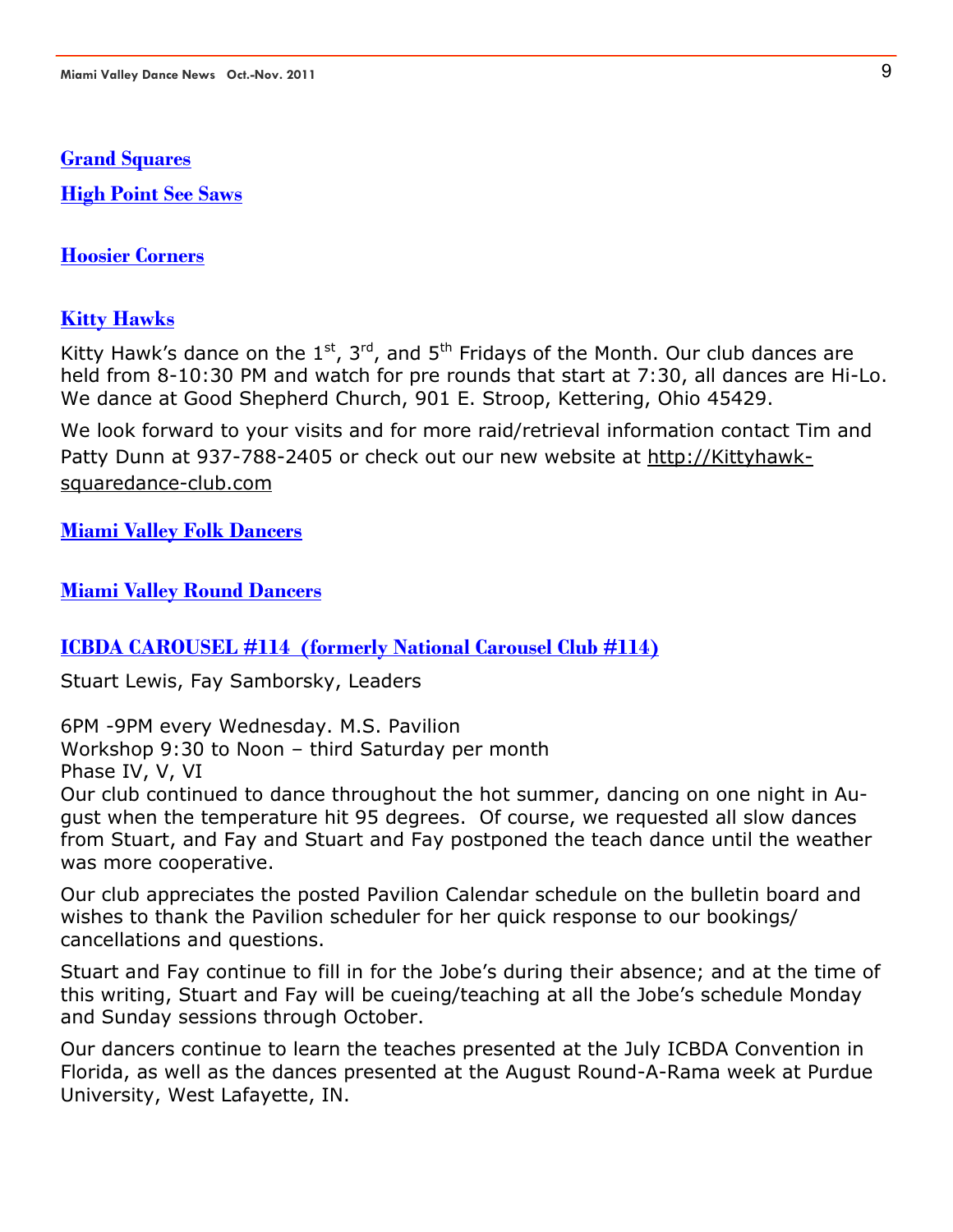**[Rounds by Jobe](http://www.miamivalleydancecouncil.org/clubs/jobeM.htm) [Stardust Ballroom Dancers](http://www.miamivalleydancecouncil.org/clubs/stardust.htm) [Swinging 8s](http://www.miamivalleydancecouncil.org/clubs/swinging8.htm) [Tuesday Afternoon Plus](http://www.miamivalleydancecouncil.org/clubs/tuesday.htm) [Wheeler Dealers](http://www.miamivalleydancecouncil.org/clubs/wheeler.htm) [Whirlaways](http://www.miamivalleydancecouncil.org/clubs/whirlaways.htm)**

#### **[Yellow Springs Yellow Rockers](http://www.miamivalleydancecouncil.org/clubs/yellowRockers.htm)**

 Come and dance with us at the Bryan Community Center, 100 Dayton St., Yellow Springs. We have Plus with Rounds every month. We dance the second Sunday , 7:30 to 10:00 PM and always accept raids and retrievals, even for our special dances. Our raid chairperson is Jean Britton, tele-937-488-9911.

Upcoming dances:

August 14 Jason Raleigh, Kathleen Raleigh on rounds

September 11 Ken Fish, Elaine Wintrow on rounds

- \* October 9 Jack Pladdys, Sam Dunn, Stuart Lewis on rounds
- \* Fall Festival of Leaves at the Pavilion 7:00 to 10:00 PM

#### **76 Dance Club**